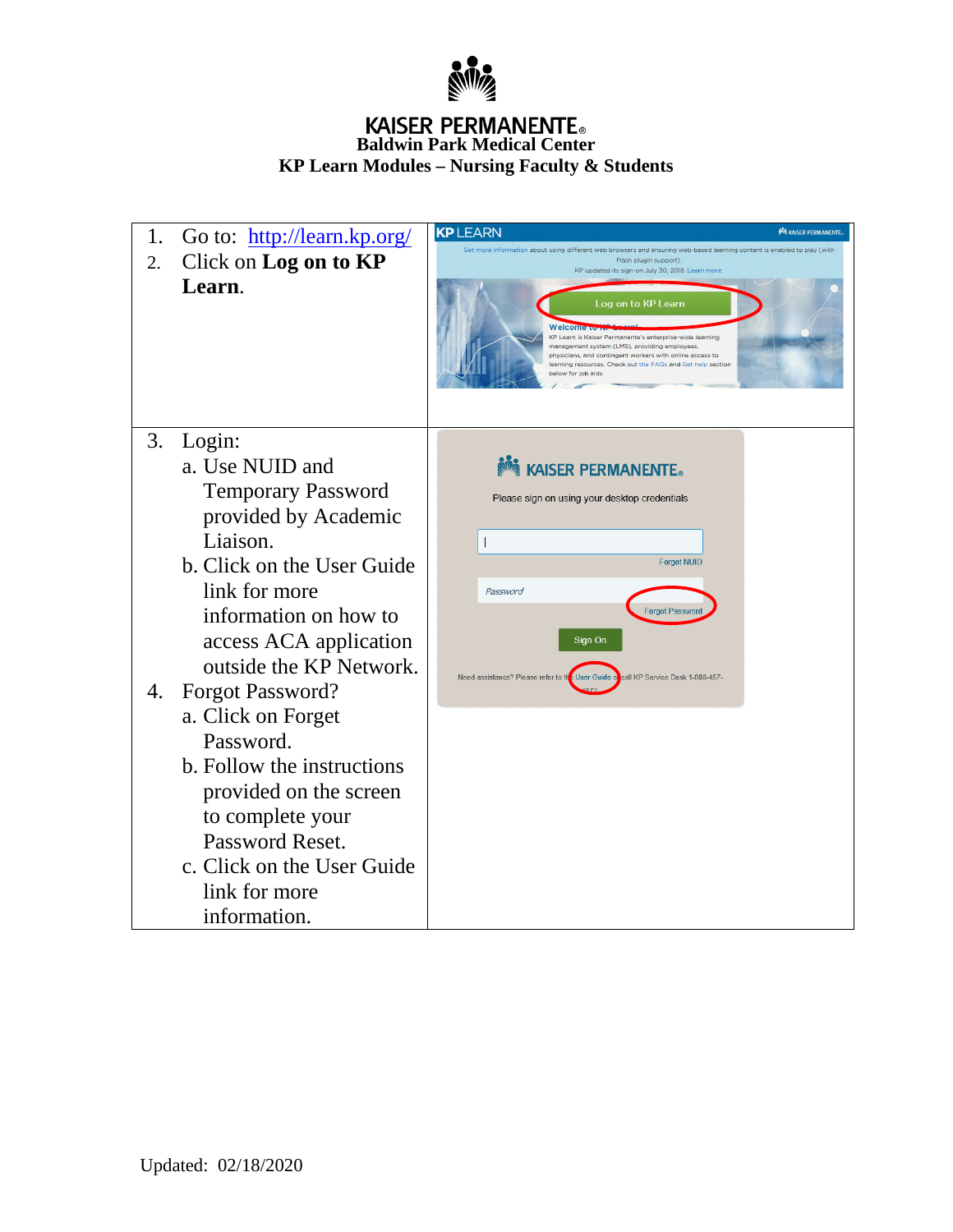

### **KAISER PERMANENTE. Baldwin Park Medical Center KP Learn Modules - Nursing Faculty & Students**

| 2.2.3 OUTSIDE THE KP NETWORK |
|------------------------------|
|------------------------------|

If you are externally accessing an ACA application (outside of the KP Network or on the internet), proceed with the steps below to manage your password:

- 1. Click the "Forgot Password" link located on the ACA sign on screen.
- 2. Enter the NUID and Date of Birth. Select "Continue". (Fig. 19)
- 3. Review and follow the ID Verification process steps. (Fig. 20)
- 4. You will see a similar instruction as (Fig. 21); follow instructions on the screen to continue. This step is to ensure that a human is performing the task as opposed to a machine or automated program.
- 5. Please refer to Government ID Verification User Guide to complete the verification.
- 6. This verification step confirms your identity.
- 7. Upon successful validation, Reset Password screen is displayed.
- 8. Enter a new password applying the rules, retype password and select "Reset Password". (Fig. 22)
- 9. If not successful, contact a KP Service Desk representative for assistance with your NUID retrieval by calling 1-888-457-4872.

|                                                                                                                   | KAISER PERMANENTE.<br>Please order the balow details to continue.                 |  |
|-------------------------------------------------------------------------------------------------------------------|-----------------------------------------------------------------------------------|--|
| <b>Parts North</b>                                                                                                |                                                                                   |  |
|                                                                                                                   |                                                                                   |  |
| Last ra                                                                                                           |                                                                                   |  |
| Month.<br>Date of Birth                                                                                           | Date<br>Yest                                                                      |  |
|                                                                                                                   | Continue                                                                          |  |
|                                                                                                                   | (In 12 heart lies 120 art 417)                                                    |  |
| Figure 19                                                                                                         |                                                                                   |  |
|                                                                                                                   |                                                                                   |  |
|                                                                                                                   | <b>MAISER PERMANENTE.</b>                                                         |  |
|                                                                                                                   | <b>About Identity Ventcation</b>                                                  |  |
|                                                                                                                   | . Deters us can precent, we need more information to verify idne you are.         |  |
| via you mobile phone.                                                                                             | You will be acuer to provide proters of a government issued 10 and a selfy.       |  |
| + The prevent net take about 2-6 minutes<br>. Karian Permianante unti not collect or store the informators you go |                                                                                   |  |
|                                                                                                                   | . A thrid-party serious satiscits, amalyzes, and validates your provided informat |  |
| to verify your identity.                                                                                          | . If you cannot or prefer will be any this werthinker service, you may sented the |  |
| HP Service Deck at (698) 457-4672 for economics                                                                   |                                                                                   |  |
| t'm not a robot                                                                                                   |                                                                                   |  |
|                                                                                                                   |                                                                                   |  |
|                                                                                                                   | Continue with kinstity Ventical                                                   |  |
| Figure 20                                                                                                         |                                                                                   |  |
|                                                                                                                   |                                                                                   |  |
|                                                                                                                   | truet.signs                                                                       |  |
|                                                                                                                   | 0.9.0                                                                             |  |
|                                                                                                                   |                                                                                   |  |
|                                                                                                                   |                                                                                   |  |
|                                                                                                                   |                                                                                   |  |
|                                                                                                                   | <b>MA KAISER PERMANENTE.</b>                                                      |  |
|                                                                                                                   | Reset Password                                                                    |  |
| User password must have the following rales.                                                                      | . The password must be at least il characters long                                |  |
| · The password must contain a mix of letters.                                                                     |                                                                                   |  |
| space, etc.)                                                                                                      | manders and special characters (e.g., it *.%, blank                               |  |
| . Must not contain your NUE<br>Must not contain your first and last name                                          |                                                                                   |  |
| password to others by email                                                                                       | + Disred post or snew your passwerd or send your                                  |  |
| <b>Mirry Pilgrencery</b>                                                                                          |                                                                                   |  |
|                                                                                                                   |                                                                                   |  |
| <b>Firmini New Par</b>                                                                                            |                                                                                   |  |
| Figure 21<br>Password Shength: Blank!                                                                             | <b>Best Passed</b>                                                                |  |

Updated: 02/18/2020

**BACK TO TABLE OF CONTENTS >**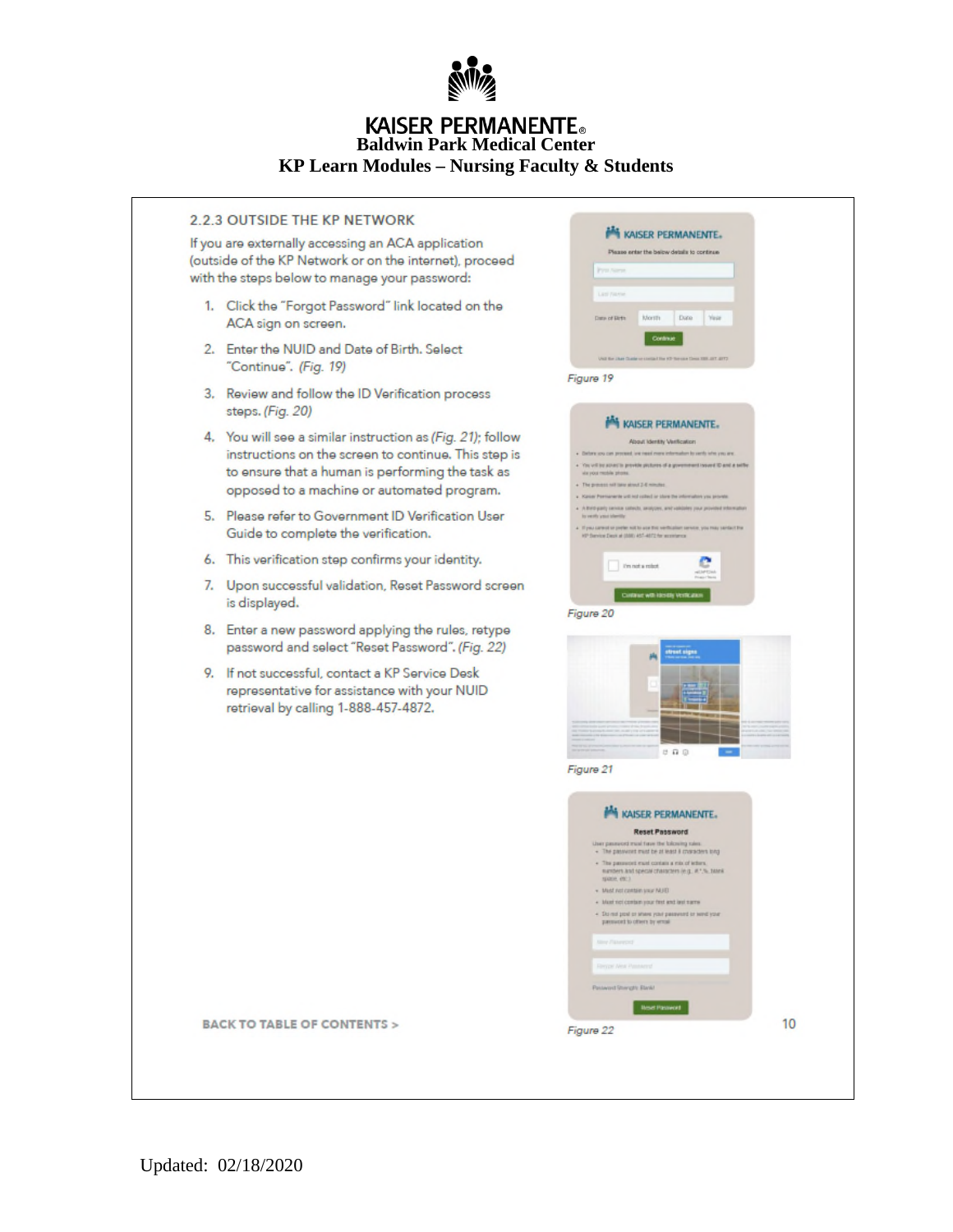

# KAISER PERMANENTE. **Baldwin Park Medical Center**